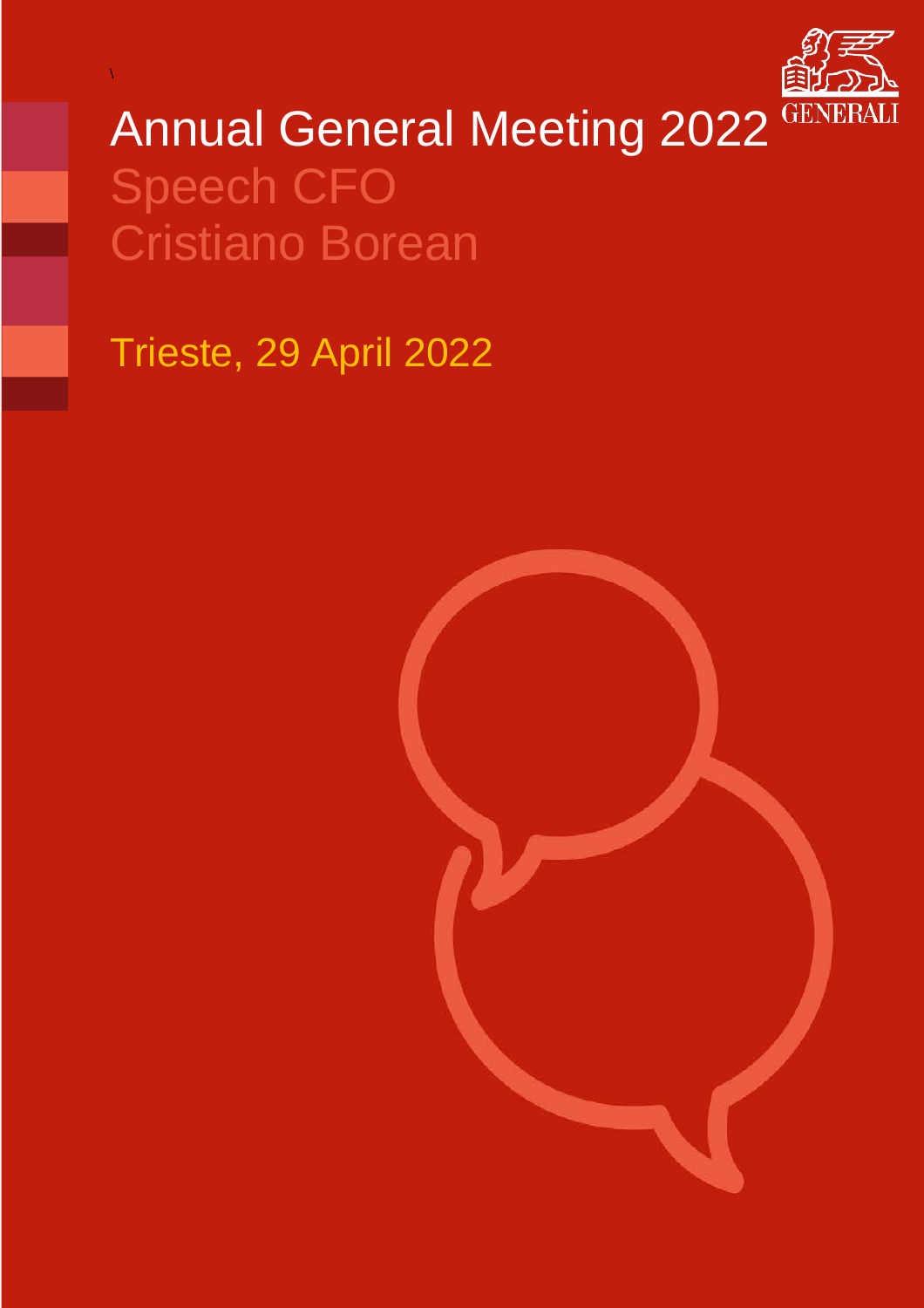#### **Introduction**

Thank you Philippe, thank you Chairman.

Good morning everybody.

I'm presenting you the main performance of the Group and the Parent Company Assicurazioni Generali, whose Financial Statements we are submitting for your approval today.

As already anticipated by Philippe, the Group successfully concluded the 'Generali 2021' strategic plan in a context still characterized by the persistence of the pandemic.

### **Group's main KPIs: Volumes**

The **Group's gross written premiums** reached 75.8 billion Euro, up by 6.4 percent, with a positive contribution from both segments.

In particular, **Life premiums** grew by 6 percent to 51.7 billion Euro. The increase would have been 9.5 percent, excluding one-off premiums from a Life collective pension fund for approximately 1.5 billion Euro written in Italy in 2020.

On the business line level, the positive trend observed during 2021 was confirmed, showing a boost in the unit-linked line (+19.8 percent). Excluding the cited pension fund from the same period of comparison, the Group's unit-linked policies would have increased by 36.1 percent. The protection line (+6 percent) grew across the countries where the Group operates. In line with the Group's portfolio repositioning strategy, the savings and pension line slightly decreased by 0.4 percent.

**P&C premiums** increased to 24.1 billion Euro, up by 7 percent, showing positive performance throughout almost all the Group's areas of operation. The motor line grew by 4.9 percent. The non-motor line also improved (+7.5 percent). Lastly, note that the premiums of Europ Assistance, which were impacted by the pandemic in 2020, significantly increased (+30.2 percent).

As for **premiums from social and environmental products**, the Group exceeded the target growth between 7 and 9 percent, standing at 19.9 billion Euro (+17.5 percent).

**Life net inflows** increased by 4.4 percent to 12.7 billion Euro (+19.4 percent, excluding the cited pension fund), reflecting the growth in the unit-linked line and the spread development of the protection line. These trends offset the significant decrease in the savings and pension line, the net inflows of which amounted to -0.9 billion Euro due to lower premiums and higher surrenders, in line with the portfolio repositioning towards capital-light products.

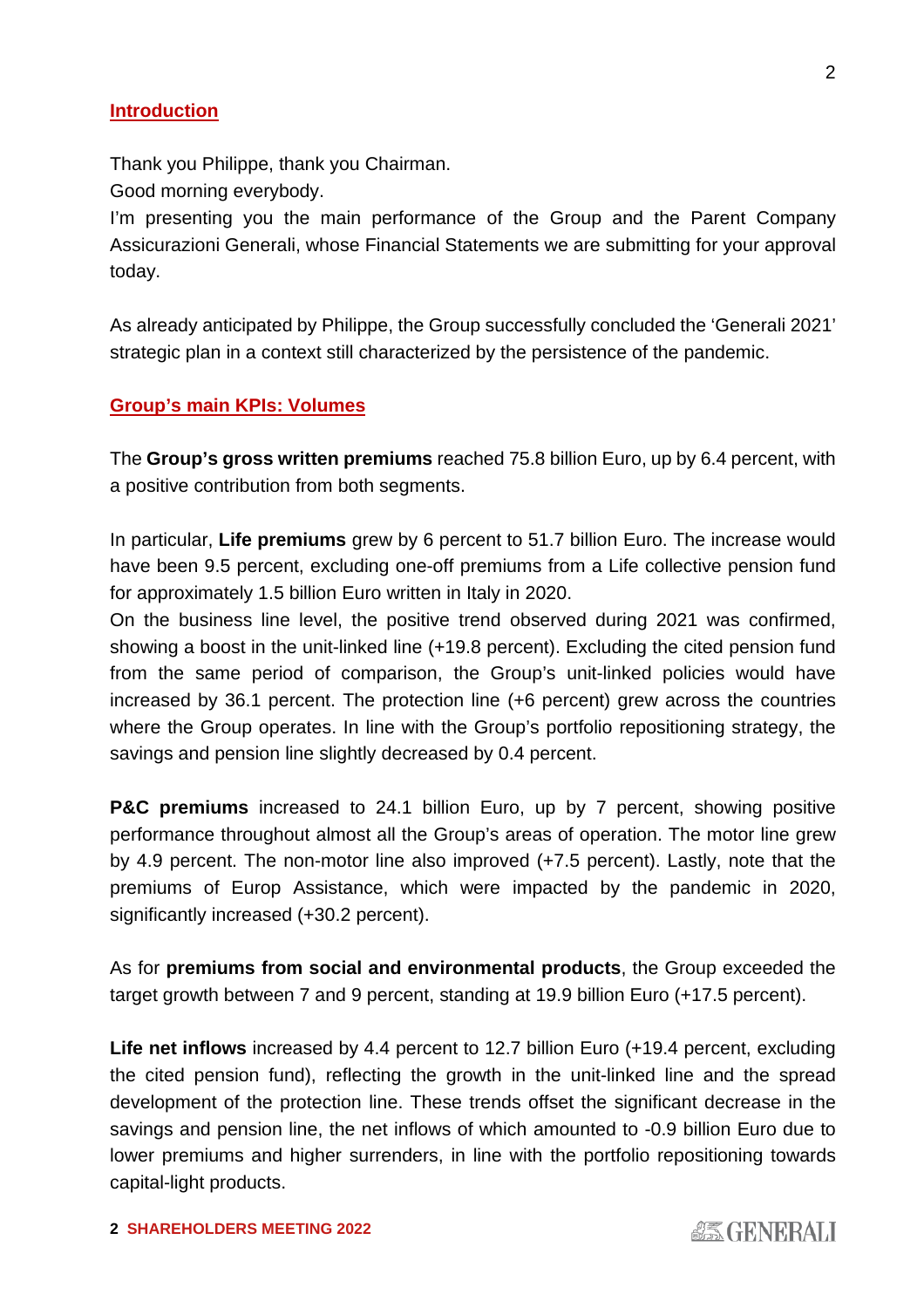**Life technical reserves** were up to 424.5 billion Euro (+10.3 percent) mainly thanks to the unit-linked component that reflected the contribution from net inflows and positive performance of the financial markets. The development of reserves reflected also changes in the scope following the consolidation of the Cattolica group and the deconsolidation of a pension fund in the Czech Republic; neutralizing these effects, growth in reserves would have been 6.4 percent.

#### **Total asset under management** reached 709.6 billion Euro.

Note that, in 2020, the Group exceeded the target of 4.5 billion Euro **new green and sustainable investments** one year in advance, reaching 6 billion Euro.

## **Group's main KPIs: Profitability**

The Group's **operating result** was, for the third consecutive year, its best ever performance, reaching 5 billion 852 million Euro, up by 12.4 percent, thanks to positive growth across all segments.

In particular, the Life and P&C segments confirmed excellent technical profitability.

**New business margin on PVNBP** stood at 4.52 percent, increasing by 0.57 percentage points compared to 2020 thanks to the rebalancing of the business mix towards the most profitable unit-linked component and the continuous improvement in the features of new products. The further increase in protection profitability was mainly attributable to the higher weight of more profitable Italian products.

The **Combined Ratio** was at 90.8 percent (+1.7 percentage points). The increase reflected the larger impact from natural catastrophe claims and the higher loss ratio in the motor line due to the progressive removal of lockdown restrictions compared to 2020. In particular, significant natural catastrophe claims occurred in 2021, among which storms that hit Spain in January and continental Europe in the summer, as well as floods that mainly affected Germany in July. Thanks to the Group reinsurance structure, the impact from natural catastrophe claims on the Combined Ratio was limited to 2.2 percent (1.5 percent in 2020). The impact from large man-made claims slightly decreased (-0.2 percentage points). The contribution from prior years was stable, standing at -3.7 percent. The expense ratio was essentially stable at 28.2 percent (28.1 percent in 2020).

The operating result of the **Asset Management** segment stood at 672 million Euro, up by 22.9 percent. Growth was mainly boosted by operating revenues, which rose in particular thanks to the overall increase of assets under management and the continued expansion of the real assets strategy. Note that the net result of the segment before minorities amounted to 504 million Euro (+30.4 percent).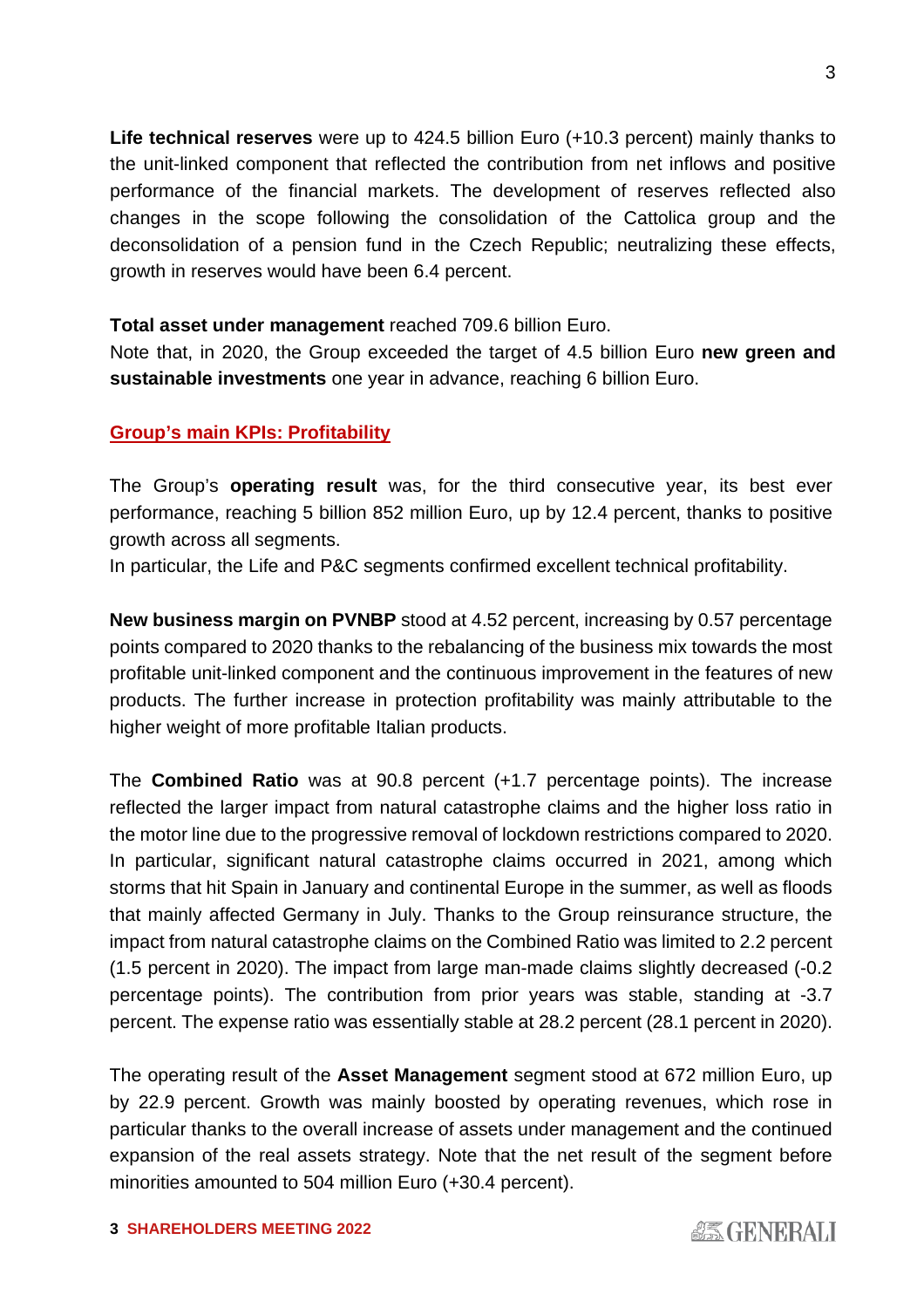The operating result of the **Holding and other activities** segment, which reached 561 million Euro, benefitted from the result of Banca Generali (+14.6 percent) and higher income from private equity. Operating holding expenses decreased to 516 million Euro, reflecting the reduction in expenses, especially in the Parent Company.

The **Group's non-operating result** was -1 billion 306 million Euro (-1 billion 848 million Euro in 2020), mainly thanks to lower net impairments and higher net realised gains focused in the real estate. It was also affected by the overall positive contribution deriving from the acquisition of control of the Cattolica group for 198 million Euro and the extraordinary costs of 212 million Euro related to its integration.

The **net result** stood at 2 billion 847 million Euro (+63.3 percent), in particular reflecting the positive trends in the operating and non-operating results just commented as well as the lower tax rate.

# **Group's main KPIs: Capital Position and Equity**

The Group confirmed an extremely solid capital position, with the **Solvency Ratio** at 227 percent. The increase compared to 2020 (224 percent) was driven by the positive contribution from normalised capital generation and the positive development of financial markets which more than offset the negative impact deriving from regulatory changes, M&A transactions and dividend provision for the period.

# **Highlights of the Parent Company**

Let me now illustrate the main economic and financial indicators of the **Parent Company**. Gross written premiums amounted to 3 billion 597 million Euro, up by 12.3 percent.

In the Life segment, the increase by 2.7 percent mostly regarded the Employee Benefits line of Luxembourg and United Kingdom Branches, while the increase in the P&C segment by 20.9 percent was mostly due to the United States Branch, as a result of the new insurance programmes, and to the Head Office Reinsurance, thanks to the reinstatement premiums related to the natcat coverage program.

The net result of the period, equal to 1 billion 847 million Euro, decreased by 1 billion 123 million compared to 2020 Euro primarily due to lower dividends coming from the subsidiaries, partially offset by the improve in "Other ordinary net costs" compared to last year that included costs deriving from the liability management related to buyback of subordinated liabilities and the extraordinary contribution to support the pandemic crisis. Lastly, the result was affected by the decrease in total income due to taxes, deriving from the change in the tax base for the period.

# **Parent Company's main KPIs**